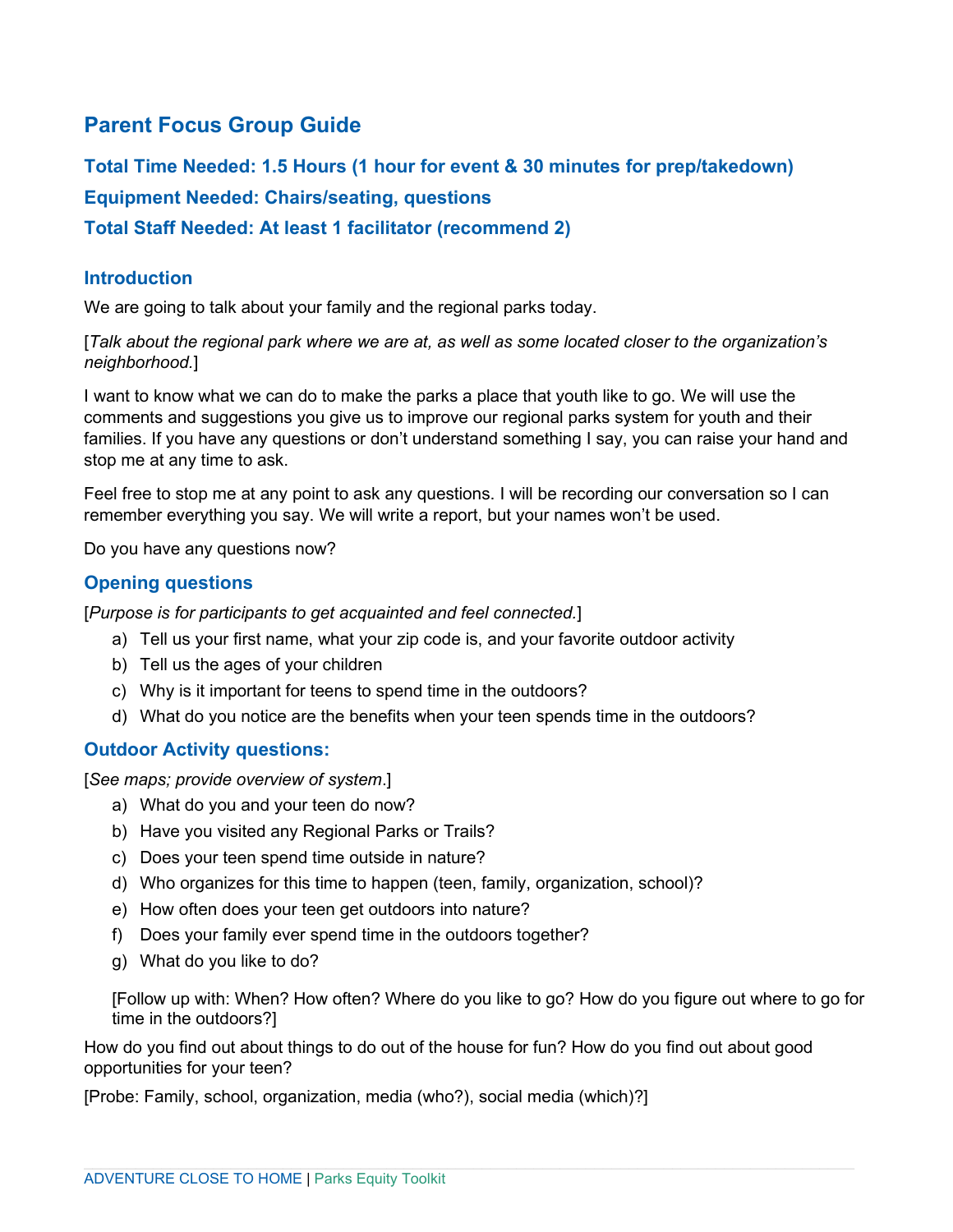## **Barrier Questions:**

- Are there any worries you have about your teen getting out in the outdoors?
- What do you worry about?
- Has your family or teen had any negative experiences in the parks or the outdoors?
- What could park agencies and cities do to help your family spend more time enjoying the outdoors?

[Probe: what are the barriers and how can we get rid of them?]

What would you like your teen to try?

- What are some things that you would like your teen to be able learn to do in the outdoors in the summer?
- How about in the winter?
- What are the best times in your teen's family to schedule classes, activities or social events?

#### **Closing Questions:**

- What suggestions do you have to promote regional parks to families from your community?
- You have been very helpful. If you wish, we could follow up with you by sending a brief summary of our conversation today. Would you like to receive a written summary or have our team come back to talk about what we learned from all the youth and parents we talked to?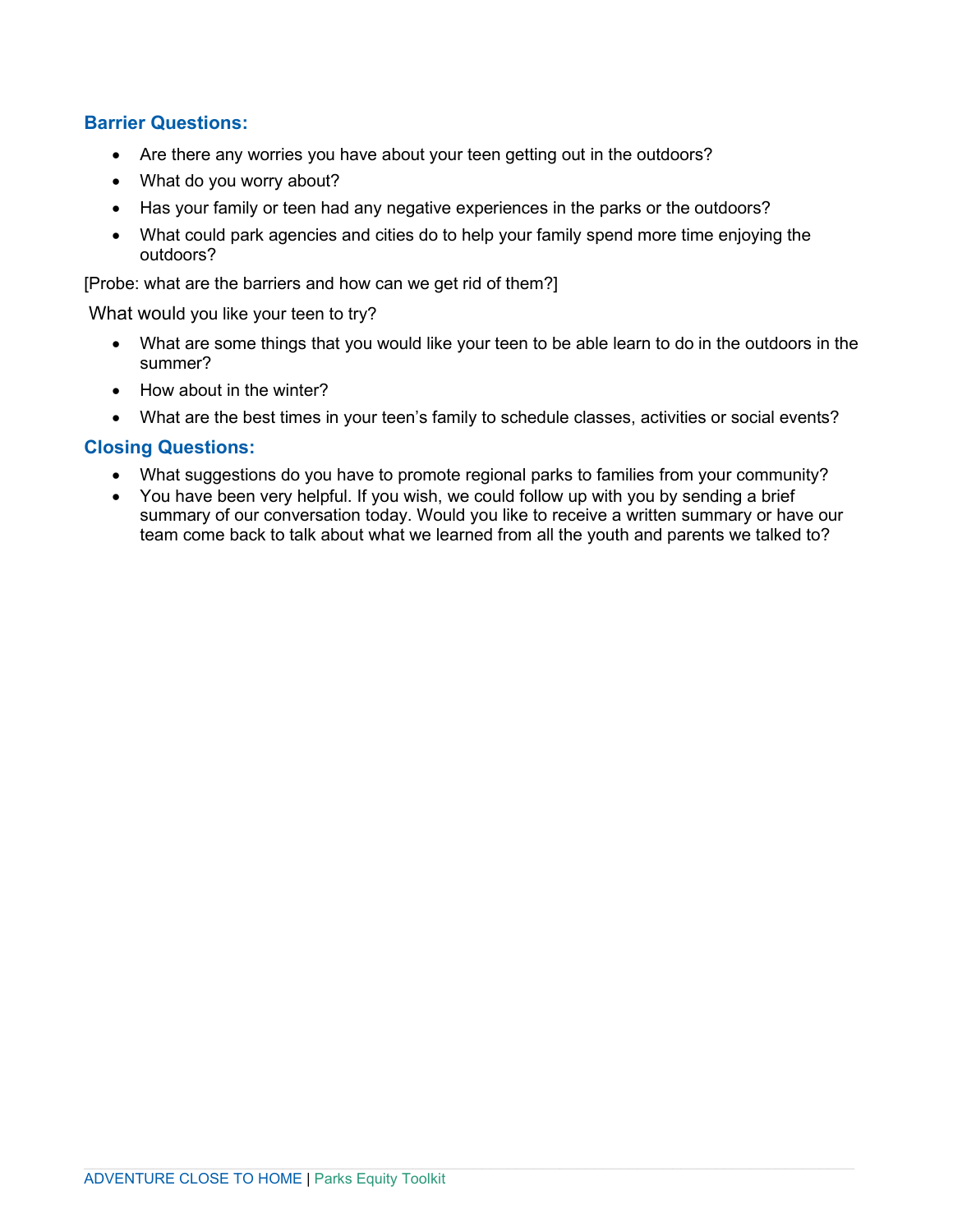There are so many activities to do in the Regional Park System. We'd like to learn what you have done and what you'd like to do.

First: Which of these have you done before?

| Animal, wildlife or bird watching                                 | Hiking                                 |
|-------------------------------------------------------------------|----------------------------------------|
| Archery                                                           | Horseback riding                       |
| Bird or animal counting/research                                  | Kayaking                               |
| Camping                                                           | Learning about animals and nature with |
| Canoeing                                                          | a teacher or naturalist                |
| Celebrate with family in the park                                 | Learning about history                 |
| (birthday, reunion, wedding)                                      | Mountain biking                        |
| Crafts or art in the outdoors                                     | Orienteering/map reading               |
| Concert outdoors                                                  | Picnicking                             |
| Cooking outside/grilling out                                      | Road biking                            |
| <b>Cross Country Skiing</b>                                       | Roller blading/skateboarding           |
| Dog walking                                                       | Running/jogging                        |
| <b>Educational farming</b>                                        | Scootering                             |
| Fishing                                                           | Sledding                               |
| Geocaching                                                        | Snowboarding                           |
| Going to the beach                                                | Snowmobiling                           |
| Hammocking                                                        | Snowshoeing                            |
| Hang out with friends/just relax                                  | Swimming in a lake                     |
| Help take care of the parks (clean up,<br>remove invasive plants) | Tubing on the snow                     |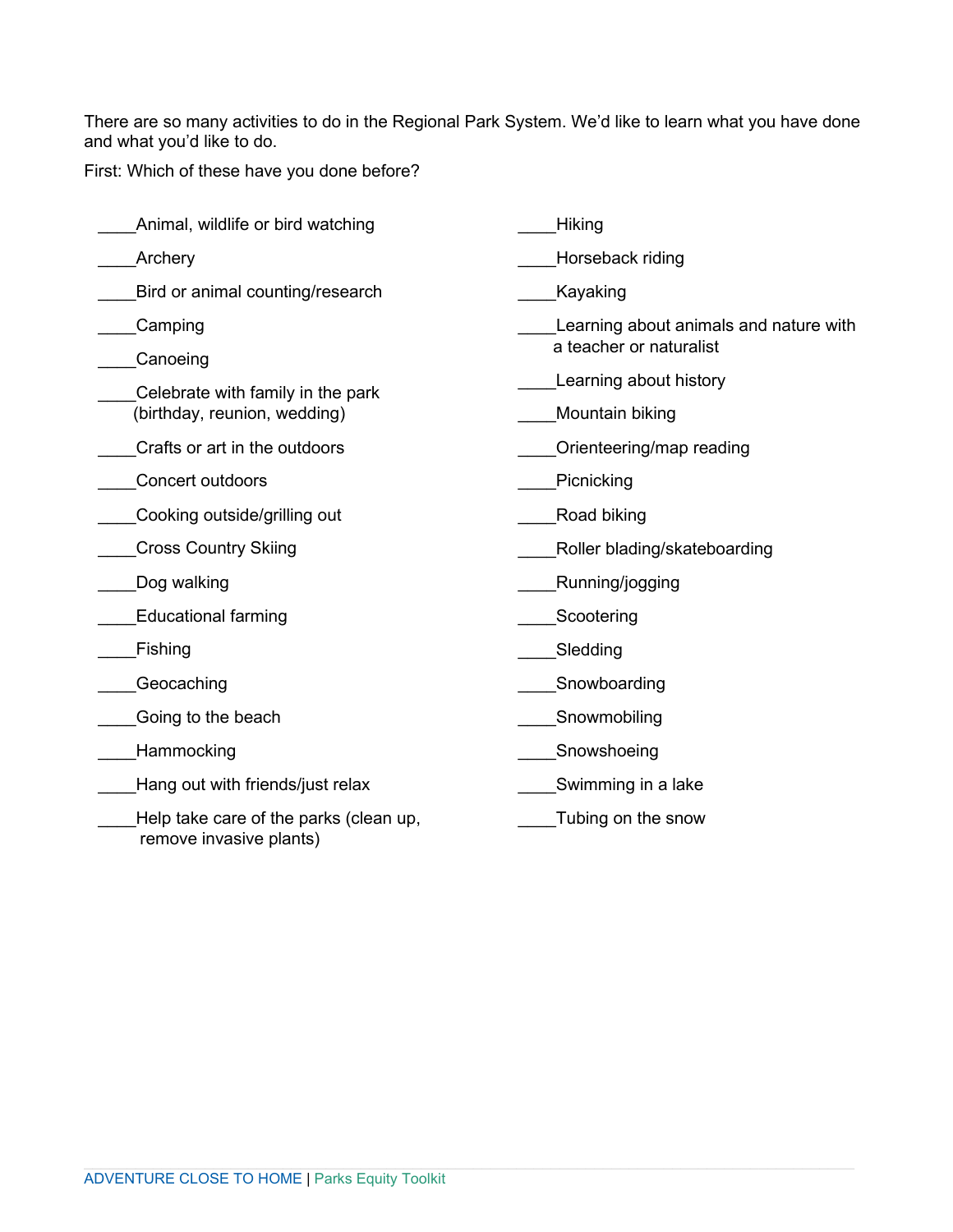Here's that list again.

Please choose the top three that you haven't done but would like to try OR would do more often if you could:

| Animal, wildlife or bird watching                                 | Hiking                                 |
|-------------------------------------------------------------------|----------------------------------------|
| Archery                                                           | Horseback riding                       |
| Bird or animal counting/research                                  | Kayaking                               |
| Camping                                                           | Learning about animals and nature with |
| Canoeing                                                          | a teacher or naturalist                |
| Celebrate with family in the park                                 | Learning about history                 |
| (birthday, reunion, wedding)                                      | Mountain biking                        |
| Crafts or art in the outdoors                                     | Orienteering/map reading               |
| <b>Concert outdoors</b>                                           | Picnicking                             |
| Cooking outside/grilling out                                      | Road biking                            |
| <b>Cross Country Skiing</b>                                       | Roller blading/skateboarding           |
| Dog walking                                                       | Running/jogging                        |
| <b>Educational farming</b>                                        | Scootering                             |
| Fishing                                                           | Sledding                               |
| Geocaching                                                        | Snowboarding                           |
| Going to the beach                                                | Snowmobiling                           |
| Hammocking                                                        | Snowshoeing                            |
| Hang out with friends/just relax                                  | Swimming in a lake                     |
| Help take care of the parks (clean up,<br>remove invasive plants) | Tubing on the snow                     |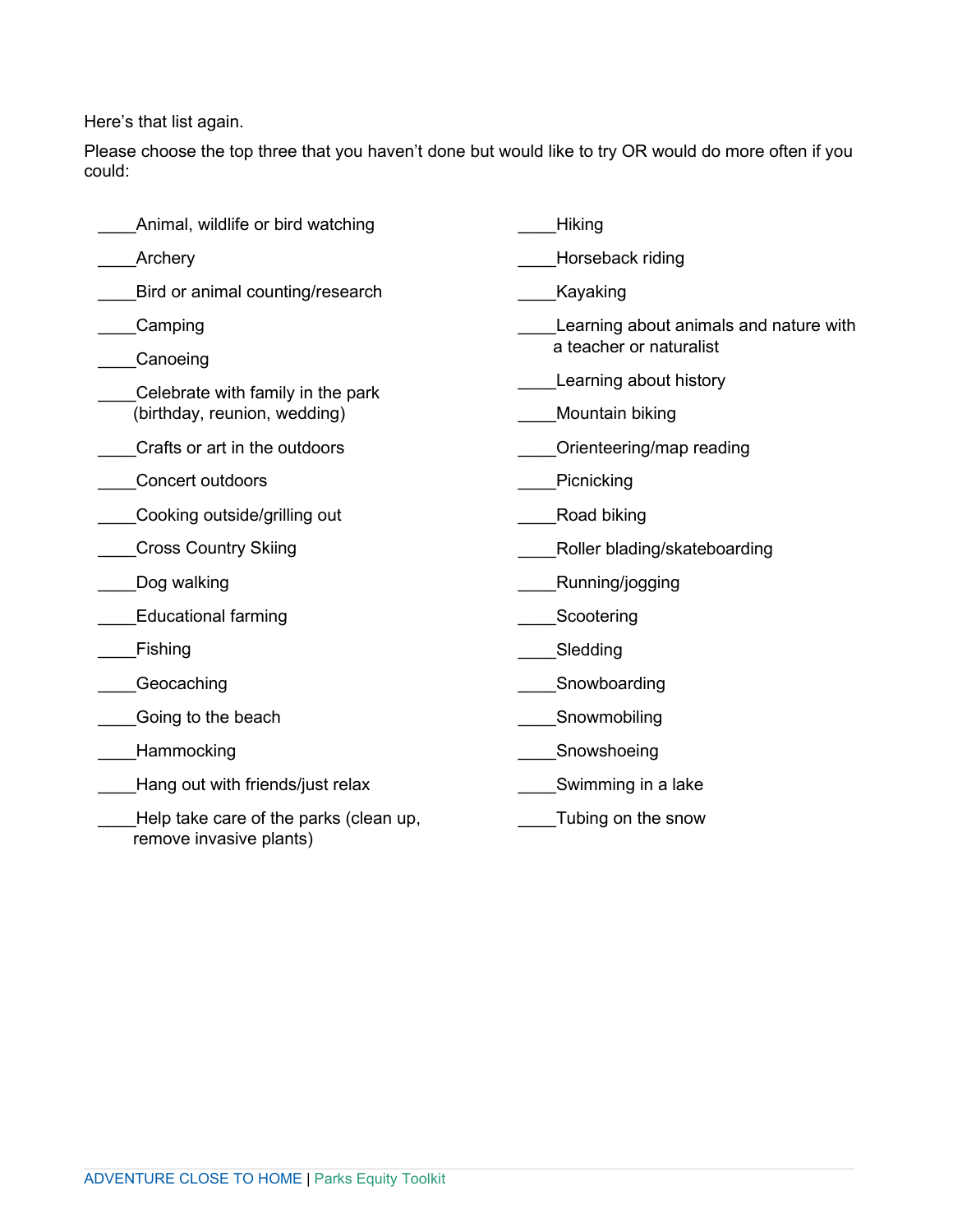# **PROYECTO - GUÍA DEL GRUPO DE ENFOQUE PARA PADRES**

## **Introducción**

Hoy hablaremos de sus familias y de los parques regionales.

[Hablar sobre el parque regional donde estamos, como también de los que están ubicados en las comunidades aledañas y vecindarios más cercanos de la organización].

Me gustaría saber qué podemos hacer para lograr que los parques sean lugares a donde los jóvenes les guste ir. Para mejorar nuestro sistema de parques regionales para los jóvenes y sus familias, nos valdremos de los comentarios, sugerencias y recomendaciones que ustedes nos brinden. Si en algún momento tienen alguna pregunta por hacer o no entienden algo de lo que digo, no duden en interrrumpirme en cualquier momento y levantar la mano para preguntar.

Estaré grabando nuestra conversación para poder recordar y retomar todo lo que digan. Redactaremos un informe por escrito en el que no aparecerán sus nombres.

¿Ahora tienen alguna pregunta?

## **Preguntas Iniciales**

[Los Participantes se familiarizan y se sienten conectados.]

- a) Díganos su nombre, cuál es su código postal, y su actividad favorita al aire libre.
- b) Indíquenos cuáles son las edades de sus hijos.
- c) ¿Por qué es importante para los adolescentes pasar tiempo al aire libre?
- d) ¿Qué beneficios percibe cuando sus hijos pasan tiempo al aire libre?

#### Actividades en el aire libre

¿Qué suelen hacer usted y su hijo ahora?

¿Han visitado algún Parque o Sendero Regional? (Ver mapas; ofrecen una descripción general del sistema de parques regionales)

¿Su hijo pasa tiempo afuera en contacto con la naturaleza?

- a) ¿Quién organiza las cosas para que este momento se presente (el adolescente, la familia, una organización, la escuela)?
- b) ¿Con qué frecuencia su hijo disfruta de estar al aire libre con la naturaleza?
- c) ¿Alguna vez los miembros de su familia pasan tiempo juntos al aire libre? ¿Qué es lo que más les gusta hacer? (investigar – ¿cuándo? ¿Con qué frecuencia? ¿A dónde le gusta ir? ¿Cómo averiguan y se enteran a dónde ir a pasar un tiempo al aire libre?)
- d) ¿Cómo se dan cuenta de las cosas que hay para hacer fuera de la casa para divertirse? ¿Cómo se entera de las buenas oportunidades que hay para su hijo? (por sondeos, la familia, la escuela, la organización, los medios de comunicación (en este caso, ¿quién?), las redes sociales (¿Cuál?))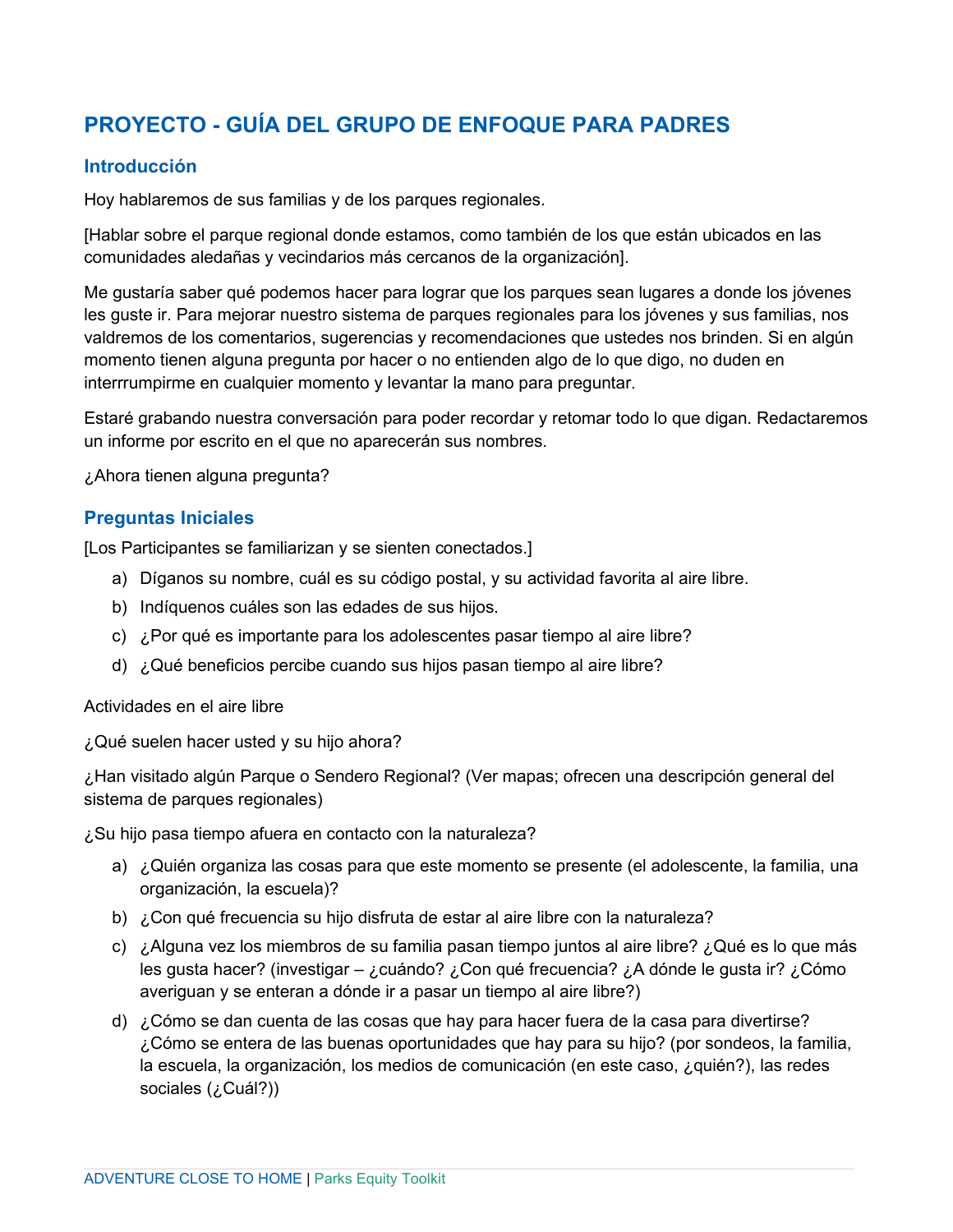### **Barreras y obstáculos**

- ¿Tiene alguna preocupación de que su hijo vaya a estar al aire libre? ¿Qué es lo que le preocupa?
- ¿Alguna vez su familia o el adolescente han tenido o vivido alguna experiencia negativa en los parques o en una salida al aire libre?
- ¿Qué podrían hacer las agencias de parques o los centros urbanos para ayudar a que su familia pase más tiempo disfrutando al aire libre?

#### [sondeo: ¿Cuáles son las barreras que lo impiden y cómo podemos eliminarlas?]

- ¿Qué le gustaría que su hijo adolescente tratara de experimentar?
- ¿Cuáles son algunas de las cosas que le gustaría que su hijo pudiera aprender a hacer al aire libre en el verano?
- ¿Qué tal si fuera en el invierno?
- ¿En la familia de su hijo, cuáles son los mejores momentos para programar clases, actividades o eventos sociales?

#### **Preguntas finales**

- ¿Qué sugerencias tiene para incentivar el uso de los parques regionales en las familias de su comunidad?
- Sus aportes han sido de gran utilidad. Si lo desea, podríamos hacer un seguimiento y continuar comunicándonos con usted enviándole un breve resumen de nuestra conversación de hoy. ¿Le gustaría recibir un resumen escrito o hacer que nuestro equipo vuelva a hablar y retomar lo que aprendimos de todos aquellos jóvenes y padres con los que hablamos?